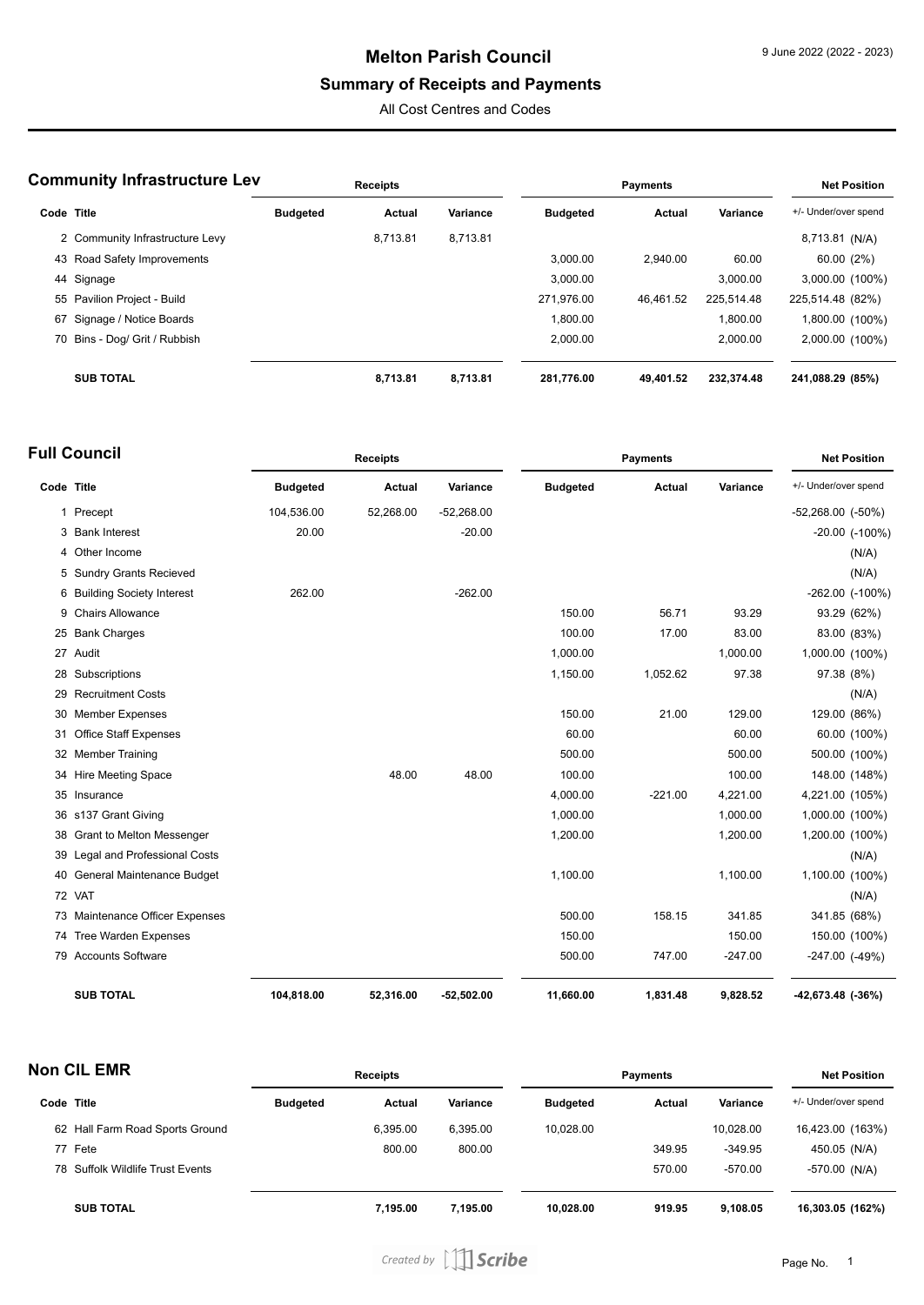#### **Melton Parish Council**

### **Summary of Receipts and Payments**

All Cost Centres and Codes

|            | )ffice Administration        |                 | <b>Receipts</b> |              |                 | <b>Payments</b> |           |                       |  |
|------------|------------------------------|-----------------|-----------------|--------------|-----------------|-----------------|-----------|-----------------------|--|
| Code Title |                              | <b>Budgeted</b> | Actual          | Variance     | <b>Budgeted</b> | <b>Actual</b>   | Variance  | +/- Under/over spend  |  |
|            | Rent from 1st Floor Unit 17  | 15,584.00       | 2,834.00        | $-12,750.00$ |                 |                 |           | $-12,750.00$ $(-81%)$ |  |
| 8          | Service recharges Unit 17    | 2,000.00        | 326.02          | $-1,673.98$  |                 |                 |           | $-1,673.98$ $(-83%)$  |  |
| 13         | Data Protection              |                 |                 |              | 35.00           |                 | 35.00     | 35.00 (100%)          |  |
|            | 14 Postage                   |                 |                 |              | 150.00          | 2.05            | 147.95    | 147.95 (98%)          |  |
| 15         | Stationery and printing      |                 |                 |              | 800.00          | 54.65           | 745.35    | 745.35 (93%)          |  |
| 16         | Telephone                    |                 |                 |              | 1,200.00        | 184.76          | 1,015.24  | 1,015.24 (84%)        |  |
| 17         | <b>Computer Support</b>      |                 |                 |              | 250.00          |                 | 250.00    | 250.00 (100%)         |  |
| 18         | Software Licences            |                 |                 |              | 300.00          | 66.66           | 233.34    | 233.34 (77%)          |  |
| 19         | Domain Hosting               |                 |                 |              | 450.00          |                 | 450.00    | 450.00 (100%)         |  |
| 20         | <b>Computer Hardware</b>     |                 |                 |              |                 |                 |           | (N/A)                 |  |
| 21         | Office Cleaning and sundries |                 |                 |              | 1,800.00        | 243.76          | 1,556.24  | 1,556.24 (86%)        |  |
| 22         | Office service / maintenance |                 |                 |              | 4,000.00        | 462.00          | 3,538.00  | 3,538.00 (88%)        |  |
| 23         | <b>Business rates</b>        |                 |                 |              | 6,817.00        | 1,101.75        | 5,715.25  | 5,715.25 (83%)        |  |
| 24         | Office utility costs         |                 | 123.65          | 123.65       | 2,000.00        | 285.35          | 1,714.65  | 1,838.30 (91%)        |  |
|            | 26 Payroll                   |                 |                 |              | 210.00          |                 | 210.00    | 210.00 (100%)         |  |
|            | 37 PWLB Loans                |                 |                 |              | 19,640.00       | 9,819.62        | 9,820.38  | 9,820.38 (50%)        |  |
|            | <b>SUB TOTAL</b>             | 17,584.00       | 3,283.67        | $-14,300.33$ | 37,652.00       | 12,220.60       | 25,431.40 | 11,131.07 (20%)       |  |

| <b>Pavilion</b> |                             | <b>Receipts</b> |        |          | Payments        | <b>Net Position</b> |          |                      |
|-----------------|-----------------------------|-----------------|--------|----------|-----------------|---------------------|----------|----------------------|
| Code Title      |                             | <b>Budgeted</b> | Actual | Variance | <b>Budgeted</b> | Actual              | Variance | +/- Under/over spend |
|                 | 53 Pavilion - Electricity   |                 |        |          | 200.00          | 15.24               | 184.76   | 184.76 (92%)         |
|                 | 54 Pavilion - Water         |                 |        |          | 500.00          | 60.17               | 439.83   | 439.83 (87%)         |
|                 | 56 Pavilion - Running Costs |                 |        |          | 7,250.00        |                     | 7.250.00 | 7,250.00 (100%)      |
|                 | <b>SUB TOTAL</b>            |                 |        |          | 7,950.00        | 75.41               | 7,874.59 | 7,874.59 (99%)       |

| <b>Planning and Transport</b> |                           | <b>Receipts</b> |        |          | <b>Payments</b> |        |          | <b>Net Position</b>  |  |
|-------------------------------|---------------------------|-----------------|--------|----------|-----------------|--------|----------|----------------------|--|
| Code Title                    |                           | <b>Budgeted</b> | Actual | Variance | <b>Budgeted</b> | Actual | Variance | +/- Under/over spend |  |
| 41                            | Neighbourhood Plan        |                 |        |          | 2,000.00        | 61.88  | 1.938.12 | 1,938.12 (96%)       |  |
|                               | 42 Sizewell C             |                 |        |          |                 |        |          | (N/A)                |  |
|                               | 45 Circular Walks Leaflet |                 |        |          |                 |        |          | (N/A)                |  |
|                               | <b>SUB TOTAL</b>          |                 |        |          | 2,000.00        | 61.88  | 1.938.12 | 1,938.12 (96%)       |  |

**Recreation Code Title Budgeted Actual Variance Receipts Payments Budgeted Actual Variance Net Position** +/- Under/over spend 46 Sundry Income 1.00 1.00 1.00 (N/A) 47 Hire of Football Pitches 1,440.00 240.00 -1,200.00 -1,200.00 (-83%) 48 Hire of Tennis Courts 2,500.00 458.34 - 2,041.66 -2,041.66 -2,041.66 -2,041.66 -2,041.66 -2,041.66 49 Wayleave 5.00 5.00 (0%) 50 Sundry Grants Received (N/A)